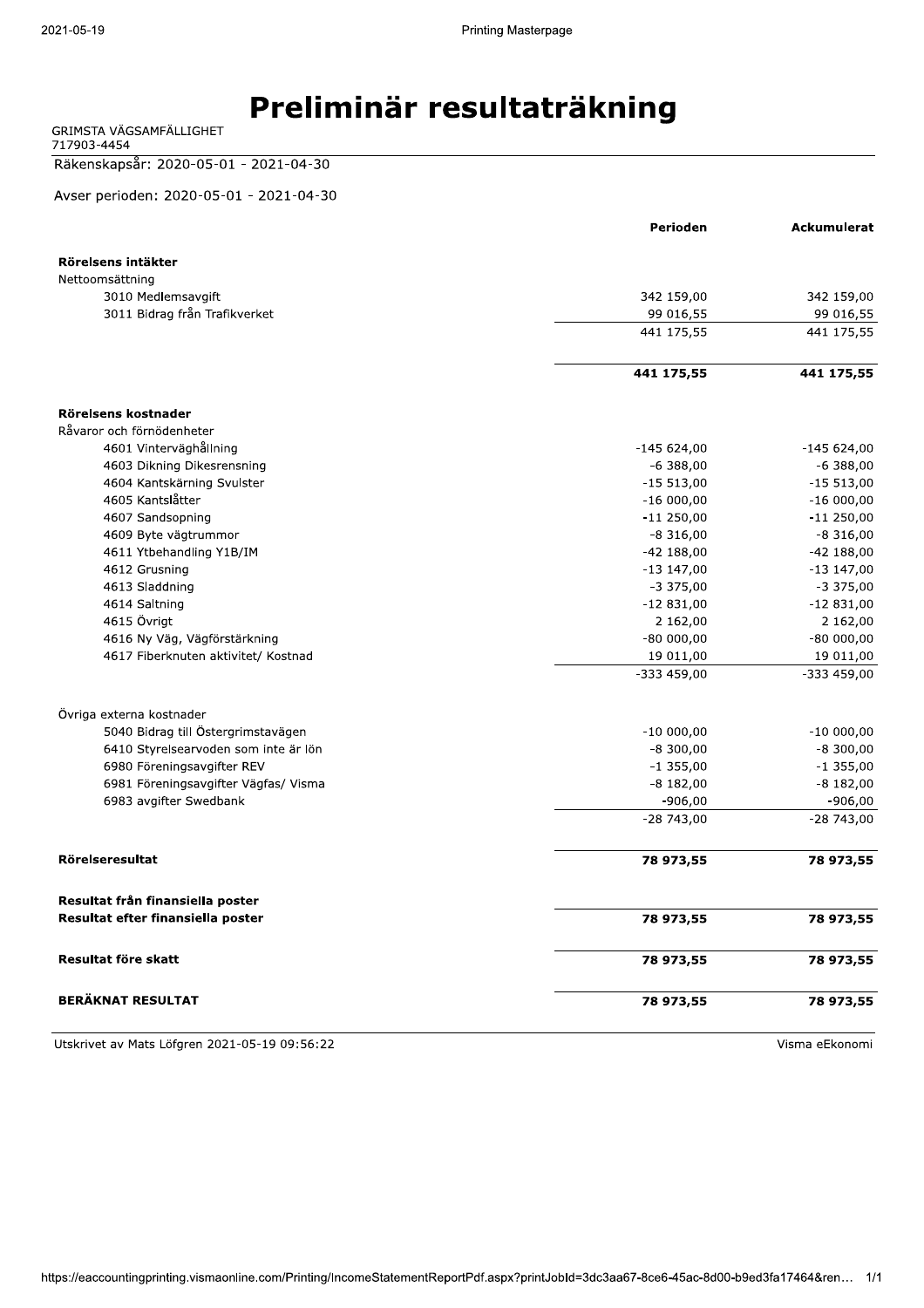GRIMSTA VÄGSAMFÄLLIGHET 717903-4454

Räkenskapsår: 2020-05-01 - 2021-04-30

Avser perioden: 2020-05-01 - 2021-04-30

Grupp 1: Grimstavägen V1

|                                      | Perioden                 | Ackumulerat  |
|--------------------------------------|--------------------------|--------------|
| Rörelsens intäkter                   |                          |              |
| Nettoomsättning                      |                          |              |
| 3010 Medlemsavgift                   | 199 051,00               | 199 051,00   |
| 3011 Bidrag från Trafikverket        | 99 016,55                | 99 016,55    |
|                                      | 298 067,55               | 298 067,55   |
|                                      |                          |              |
|                                      | 298 067,55               | 298 067,55   |
|                                      |                          |              |
| Rörelsens kostnader                  |                          |              |
| Råvaror och förnödenheter            |                          |              |
| 4601 Vinterväghållning               | $-58250,00$              | $-58250,00$  |
| 4603 Dikning Dikesrensning           | $-6388,00$               | $-6,388,00$  |
| 4604 Kantskärning Svulster           | $-15513,00$              | $-15513,00$  |
| 4605 Kantslåtter                     | $-11500,00$              | $-11500,00$  |
| 4607 Sandsopning                     | $-11250,00$              | $-11250,00$  |
| 4609 Byte vägtrummor                 | 0,00                     | 0,00         |
| 4611 Ytbehandling Y1B/IM             | $-42$ 188,00             | $-42$ 188,00 |
| 4612 Grusning                        | 0,00                     | 0,00         |
| 4613 Sladdning                       | $-375,00$                | $-375,00$    |
| 4614 Saltning                        | 0,00                     | 0,00         |
| 4615 Övrigt                          | 2 162,00                 | 2 162,00     |
| 4616 Ny Väg, Vägförstärkning         | $-80000,00$              | $-80000,00$  |
| 4617 Fiberknuten aktivitet/ Kostnad  | 0,00                     | 0,00         |
|                                      | $-223302,00$             | $-223302,00$ |
| Övriga externa kostnader             |                          |              |
| 5040 Bidrag till Östergrimstavägen   | $-10000,00$              | $-10000,00$  |
| 6410 Styrelsearvoden som inte är lön | $-8,300,00$              | $-8,300,00$  |
| 6980 Föreningsavgifter REV           | $-1355,00$               | $-1355,00$   |
| 6981 Föreningsavgifter Vägfas/ Visma | $-8182,00$               | $-8$ 182,00  |
| 6983 avgifter Swedbank               |                          | $-906,00$    |
|                                      | $-906,00$<br>$-28743,00$ | $-28743,00$  |
|                                      |                          |              |
| Rörelseresultat                      | 46 022,55                | 46 022,55    |
| Resultat från finansiella poster     |                          |              |
| Resultat efter finansiella poster    | 46 022,55                | 46 022,55    |
| Resultat före skatt                  | 46 022,55                | 46 022,55    |
| <b>BERÄKNAT RESULTAT</b>             | 46 022,55                | 46 022,55    |
|                                      |                          |              |

Utskrivet av Mats Löfgren 2021-05-19 09:57:19

Visma eEkonomi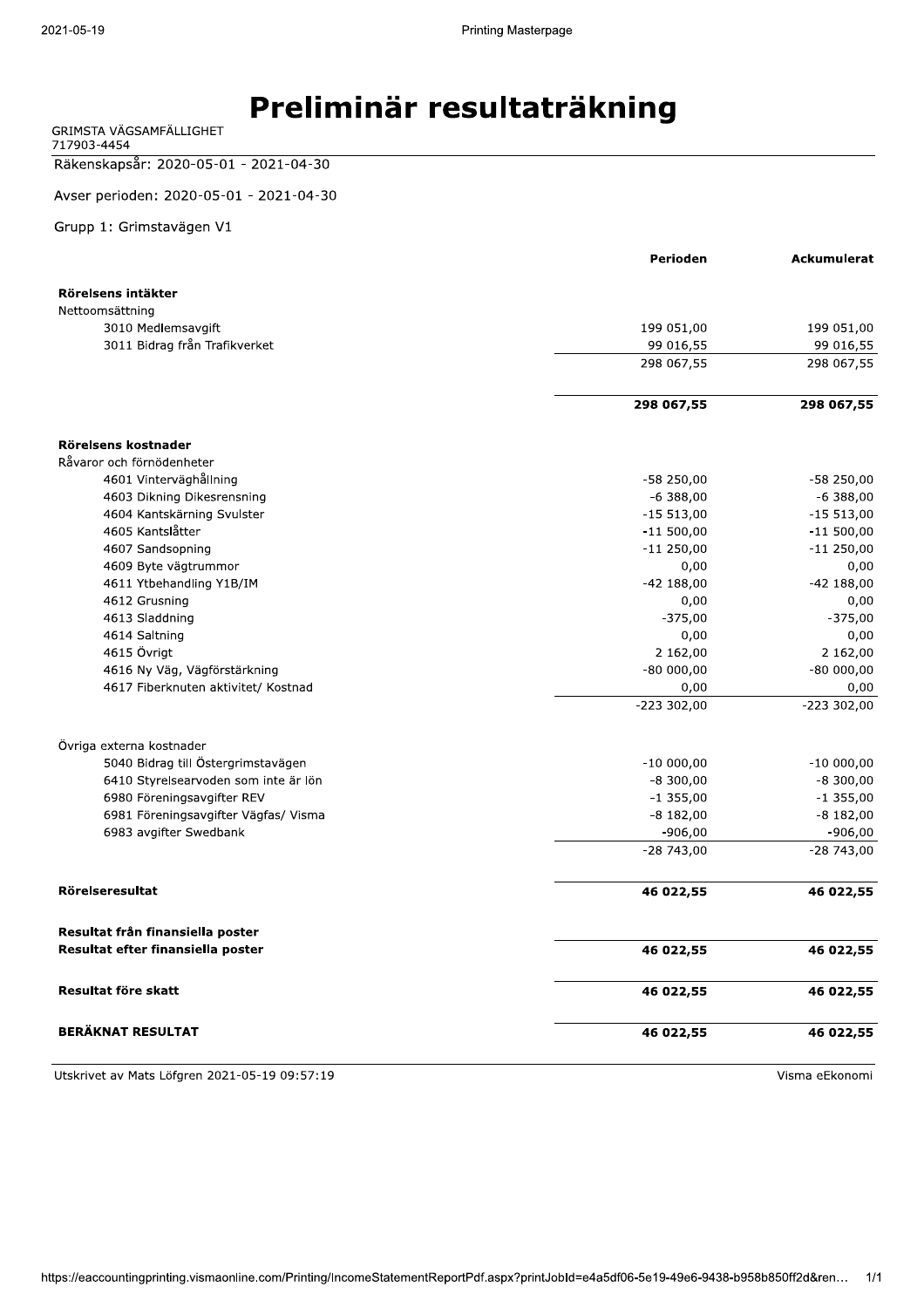| GRIMSTA VAGSAMFALLIGHET |  |
|-------------------------|--|
| 717903-4454             |  |

#### 828069206.ps2.io2020-05-01 - 2021-04-30

Avser perioden: 2020-05-01 - 2021-04-30

#### Grupp 1: Gummuddsvägen V3

|                                       | Perioden          | <b>Ackumulerat</b> |
|---------------------------------------|-------------------|--------------------|
|                                       |                   |                    |
| Rörelsens intäkter                    |                   |                    |
| Nettoomsättning<br>3010 Medlemsavgift | 63 151,00         | 63 151,00          |
| 3011 Bidrag från Trafikverket         |                   | 0,00               |
|                                       | 0,00<br>63 151,00 | 63 151,00          |
|                                       |                   |                    |
|                                       | 63 151,00         | 63 151,00          |
|                                       |                   |                    |
| Rörelsens kostnader                   |                   |                    |
| Råvaror och förnödenheter             |                   |                    |
| 4601 Vinterväghållning                | $-29$ 125,00      | $-29$ 125,00       |
| 4603 Dikning Dikesrensning            | 0,00              | 0,00               |
| 4604 Kantskärning Svulster            | 0,00              | 0,00               |
| 4605 Kantslåtter                      | $-2500,00$        | $-2500,00$         |
| 4607 Sandsopning                      | 0,00              | 0,00               |
| 4609 Byte vägtrummor                  | 0,00              | 0,00               |
| 4611 Ytbehandling Y1B/IM              | 0,00              | 0,00               |
| 4612 Grusning                         | $-3287,00$        | $-3287,00$         |
| 4613 Sladdning                        | $-1$ 125,00       | $-1$ 125,00        |
| 4614 Saltning                         | $-1500,00$        | $-1,500,00$        |
| 4615 Övrigt                           | 0,00              | 0,00               |
| 4616 Ny Väg, Vägförstärkning          | 0,00              | 0,00               |
| 4617 Fiberknuten aktivitet/ Kostnad   | 4 753,00          | 4 753,00           |
|                                       | $-32784,00$       | $-32784,00$        |
| Övriga externa kostnader              |                   |                    |
| 5040 Bidrag till Östergrimstavägen    | 0,00              | 0,00               |
| 6410 Styrelsearvoden som inte är lön  | 0,00              | 0,00               |
| 6980 Föreningsavgifter REV            | 0,00              | 0,00               |
| 6981 Föreningsavgifter Vägfas/ Visma  | 0,00              | 0,00               |
| 6983 avgifter Swedbank                | 0,00              | 0,00               |
|                                       | 0,00              | 0,00               |
|                                       |                   |                    |
| <b>Rörelseresultat</b>                | 30 367,00         | 30 367,00          |
| Resultat från finansiella poster      |                   |                    |
| Resultat efter finansiella poster     | 30 367,00         | 30 367,00          |
| Resultat före skatt                   | 30 367,00         | 30 367,00          |
| <b>BERÄKNAT RESULTAT</b>              | 30 367,00         | 30 367,00          |

Utskrivet av Mats Löfgren 2021-05-19 09:57:54 aussi en andere andere andere andere andere andere and the Visma eEkonomi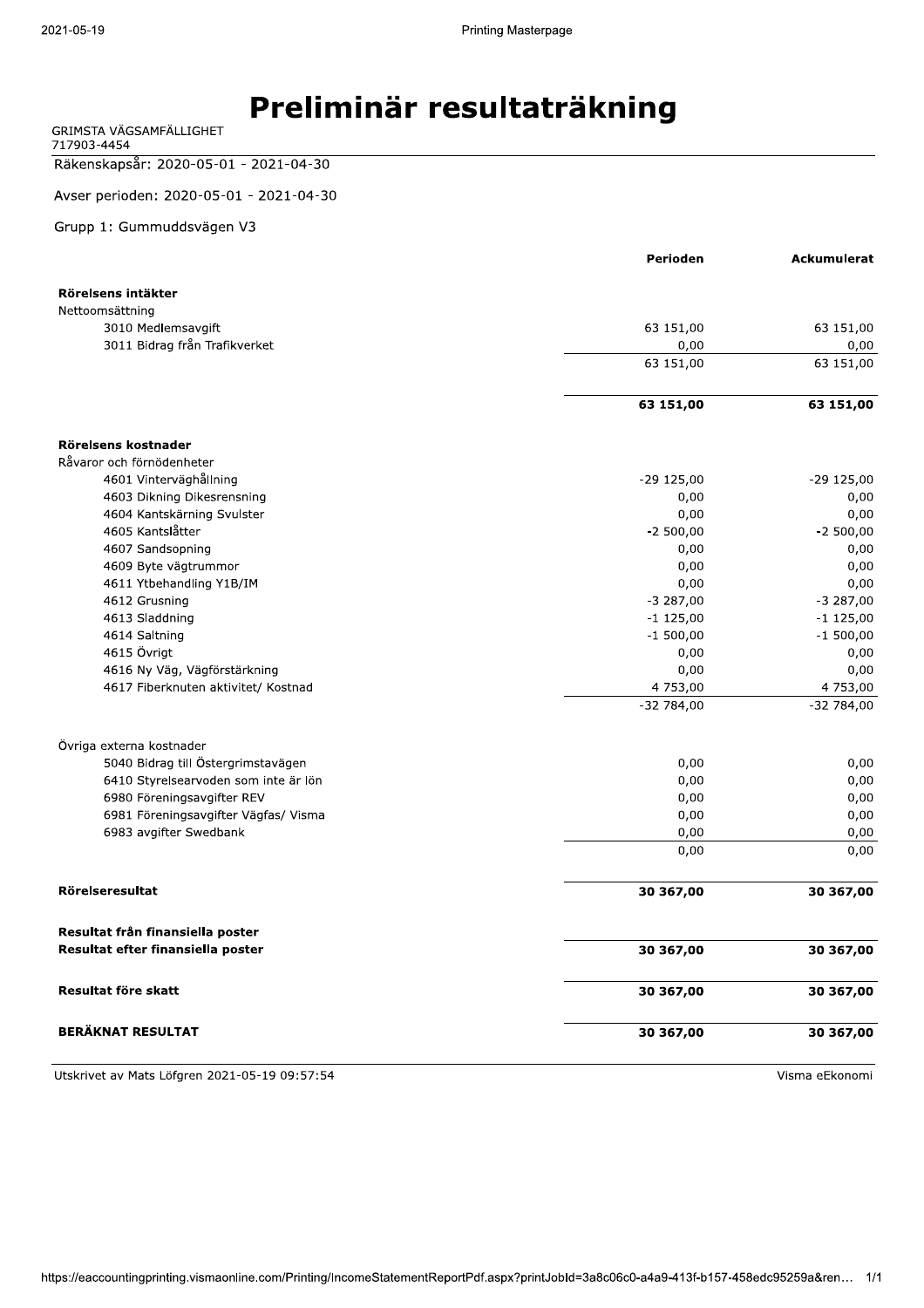| GRIMSTA VAGSAMFALLIGHET |  |
|-------------------------|--|
| 717903-4454             |  |

### Räkenskapsår: 2020-05-01 - 2021-04-30

Avser perioden: 2020-05-01 - 2021-04-30

#### Grupp 1: Granholmsvägen V4

|                                                     | Perioden    | <b>Ackumulerat</b> |
|-----------------------------------------------------|-------------|--------------------|
|                                                     |             |                    |
| Rörelsens intäkter                                  |             |                    |
| Nettoomsättning                                     |             |                    |
| 3010 Medlemsavgift<br>3011 Bidrag från Trafikverket | 30 168,00   | 30 168,00          |
|                                                     | 0,00        | 0,00               |
|                                                     | 30 168,00   | 30 168,00          |
|                                                     | 30 168,00   | 30 168,00          |
| Rörelsens kostnader                                 |             |                    |
| Råvaror och förnödenheter                           |             |                    |
| 4601 Vinterväghållning                              | $-21843,00$ | $-21843,00$        |
| 4603 Dikning Dikesrensning                          | 0,00        | 0,00               |
| 4604 Kantskärning Svulster                          | 0,00        | 0,00               |
| 4605 Kantslåtter                                    | $-500,00$   | $-500,00$          |
| 4607 Sandsopning                                    | 0,00        | 0,00               |
| 4609 Byte vägtrummor                                | 0,00        | 0,00               |
| 4611 Ytbehandling Y1B/IM                            | 0,00        | 0,00               |
| 4612 Grusning                                       | 0,00        | 0,00               |
| 4613 Sladdning                                      | 0,00        | 0,00               |
| 4614 Saltning                                       | $-4043,00$  | $-4043,00$         |
| 4615 Övrigt                                         | 0,00        | 0,00               |
| 4616 Ny Väg, Vägförstärkning                        | 0,00        | 0,00               |
| 4617 Fiberknuten aktivitet/ Kostnad                 | 4 753,00    | 4 753,00           |
|                                                     | $-21633,00$ | $-21633,00$        |
| Övriga externa kostnader                            |             |                    |
| 5040 Bidrag till Östergrimstavägen                  | 0,00        | 0,00               |
| 6410 Styrelsearvoden som inte är lön                | 0,00        | 0,00               |
| 6980 Föreningsavgifter REV                          | 0,00        | 0,00               |
| 6981 Föreningsavgifter Vägfas/ Visma                | 0,00        | 0,00               |
| 6983 avgifter Swedbank                              | 0,00        | 0,00               |
|                                                     | 0,00        | 0,00               |
| Rörelseresultat                                     |             |                    |
|                                                     | 8 535,00    | 8 535,00           |
| Resultat från finansiella poster                    |             |                    |
| Resultat efter finansiella poster                   | 8 535,00    | 8 535,00           |
| Resultat före skatt                                 | 8 535,00    | 8 535,00           |
| <b>BERÄKNAT RESULTAT</b>                            | 8 535,00    | 8 535,00           |

Utskrivet av Mats Löfgren 2021-05-19 09:58:40

Visma eEkonomi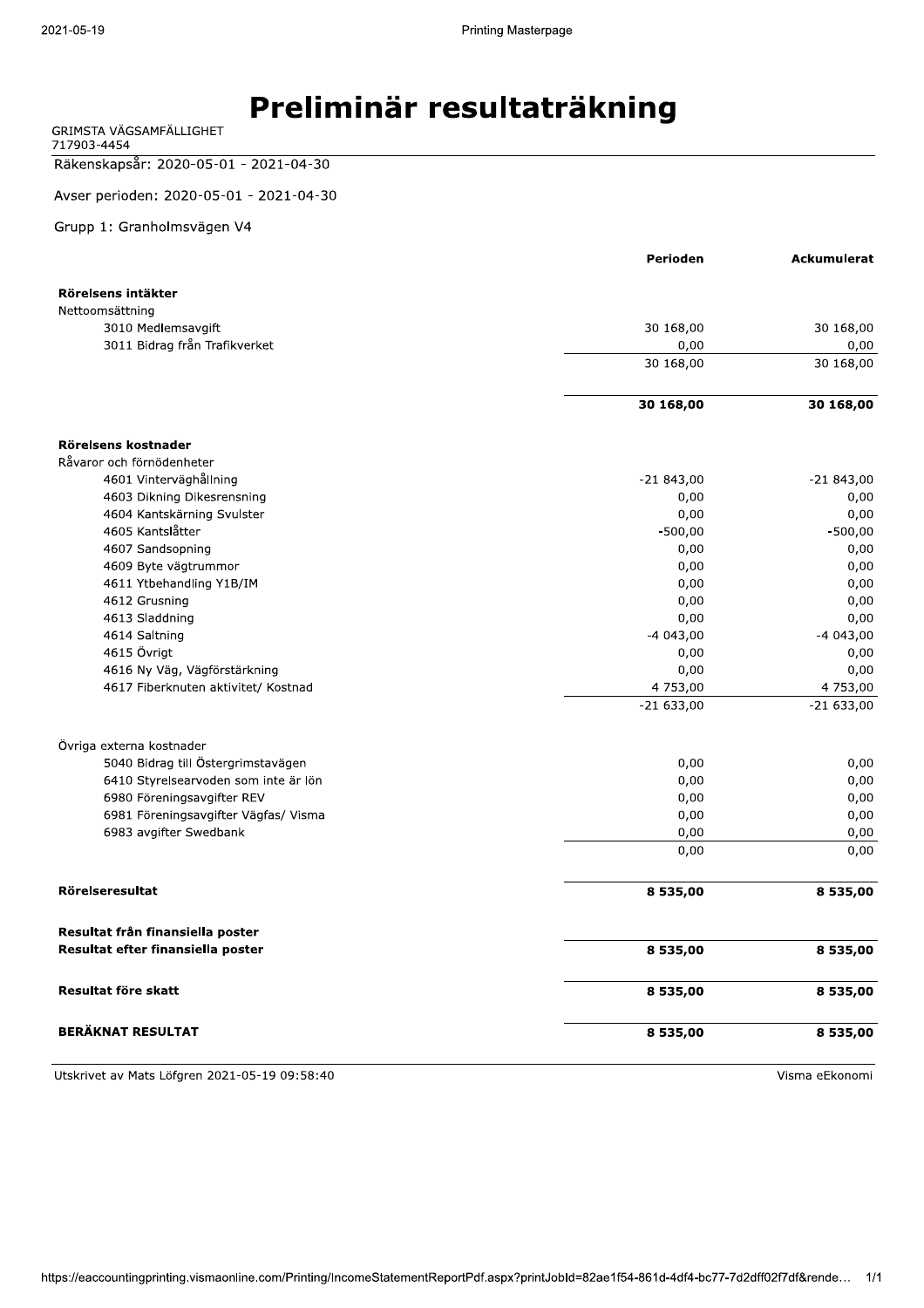| GRIMSTA VAGSAMFALLIGHET |  |
|-------------------------|--|
| 717903-4454             |  |

Räkenskapsår: 2020-05-01 - 2021-04-30

Avser perioden: 2020-05-01 - 2021-04-30

Grupp 1: Snusviksvägen V5

|                                       | Perioden    | <b>Ackumulerat</b> |
|---------------------------------------|-------------|--------------------|
|                                       |             |                    |
| Rörelsens intäkter                    |             |                    |
| Nettoomsättning<br>3010 Medlemsavgift | 17 996,00   | 17 996,00          |
| 3011 Bidrag från Trafikverket         | 0,00        | 0,00               |
|                                       | 17 996,00   | 17 996,00          |
|                                       |             |                    |
|                                       | 17 996,00   | 17 996,00          |
|                                       |             |                    |
| Rörelsens kostnader                   |             |                    |
| Råvaror och förnödenheter             |             |                    |
| 4601 Vinterväghållning                | $-14563,00$ | $-14563,00$        |
| 4603 Dikning Dikesrensning            | 0,00        | 0,00               |
| 4604 Kantskärning Svulster            | 0,00        | 0,00               |
| 4605 Kantslåtter                      | $-500,00$   | $-500,00$          |
| 4607 Sandsopning                      | 0,00        | 0,00               |
| 4609 Byte vägtrummor                  | 0,00        | 0,00               |
| 4611 Ytbehandling Y1B/IM              | 0,00        | 0,00               |
| 4612 Grusning                         | $-3287,00$  | $-3287,00$         |
| 4613 Sladdning                        | $-750,00$   | $-750,00$          |
| 4614 Saltning                         | $-5413,00$  | $-5413,00$         |
| 4615 Övrigt                           | 0,00        | 0,00               |
| 4616 Ny Väg, Vägförstärkning          | 0,00        | 0,00               |
| 4617 Fiberknuten aktivitet/ Kostnad   | 4 753,00    | 4 753,00           |
|                                       | $-19760,00$ | $-19760,00$        |
| Övriga externa kostnader              |             |                    |
| 5040 Bidrag till Östergrimstavägen    | 0,00        | 0,00               |
| 6410 Styrelsearvoden som inte är lön  | 0,00        | 0,00               |
| 6980 Föreningsavgifter REV            | 0,00        | 0,00               |
| 6981 Föreningsavgifter Vägfas/ Visma  | 0,00        | 0,00               |
| 6983 avgifter Swedbank                | 0,00        | 0,00               |
|                                       | 0,00        | 0,00               |
| <b>Rörelseresultat</b>                | $-1764,00$  | $-1764,00$         |
|                                       |             |                    |
| Resultat från finansiella poster      |             |                    |
| Resultat efter finansiella poster     | $-1764,00$  | $-1764,00$         |
| Resultat före skatt                   | $-1764,00$  | $-1764,00$         |
| <b>BERÄKNAT RESULTAT</b>              | $-1764,00$  | $-1764,00$         |

Utskrivet av Mats Löfgren 2021-05-19 09:59:15 and the state of the state of the Second Visma eEkonomi